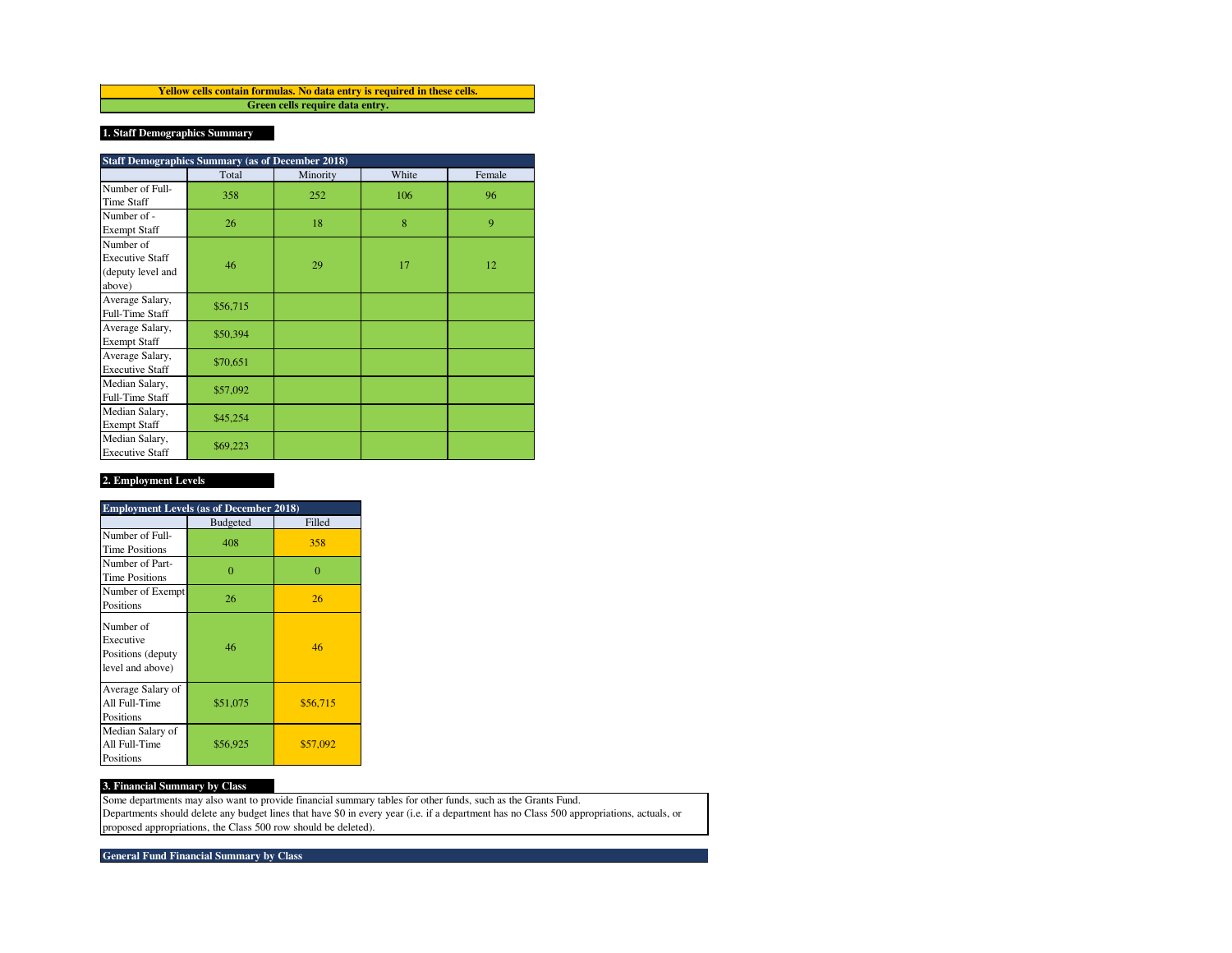|                                                            | FY18 Original<br>Appropriations | FY18 Actual<br>Obligations | FY19 Original<br>Appropriations | FY19 Estimated<br>Obligations | FY20 Proposed<br>Appropriations | Difference: FY20-<br><b>FY19</b> |
|------------------------------------------------------------|---------------------------------|----------------------------|---------------------------------|-------------------------------|---------------------------------|----------------------------------|
| Class 100 -<br>Employee<br>Compensation                    | \$25,144,829                    | \$27,179,518               | \$24,570,248                    | \$24,632,430                  | \$25,433,537                    | \$801,107                        |
| Class 200 -<br>Purchase of<br><b>Services</b>              | \$715,006                       | \$717,773                  | \$1,105,267                     | \$894,517                     | \$894,517                       | \$0                              |
| Class 300/400 -<br>Materials,<br>Supplies $&$<br>Equipment | \$443,907                       | \$432,285                  | \$474,907                       | \$685,657                     | \$708,907                       | \$23,250                         |
| Class 500 -<br>Contributions                               |                                 | \$102,700                  |                                 |                               |                                 | \$0                              |
| Class 700 - Debt<br>Service                                |                                 |                            |                                 |                               |                                 | \$0                              |
| Class 800 -<br>Payment to Other<br>Funds                   |                                 |                            |                                 |                               |                                 | \$0                              |
| Class 900 -<br>Advances/Misc.<br>Payments                  |                                 |                            |                                 |                               |                                 | \$0                              |
|                                                            | \$26,303,742                    | \$28,432,276               | \$26,150,422                    | \$26,212,604                  | \$27,036,961                    | \$824,357                        |

#### **4. Contracts Summary**

This table focuses on large professional services contracts with for-profit vendors.

"Large" is defined as exceeding \$32,000 (meaning that an RFP was required).

Departments should focus on contracts that have been conformed to date.

*Any departments that have large contracts with non-profit providers are encouraged to provide board makeup information in the optional "Non-Profit Vendor Demographics" table below.*

| M/W/DSBE Participation on Large Professional Services Contracts |                                  |                              |                       |                               |               |                                            |                                          |                         |                                                                             |                                                                                                     |                                                      |
|-----------------------------------------------------------------|----------------------------------|------------------------------|-----------------------|-------------------------------|---------------|--------------------------------------------|------------------------------------------|-------------------------|-----------------------------------------------------------------------------|-----------------------------------------------------------------------------------------------------|------------------------------------------------------|
|                                                                 | Top Five Largest Contracts, FY19 |                              |                       |                               |               |                                            |                                          |                         |                                                                             |                                                                                                     |                                                      |
| Vendor Name                                                     | Service Provided                 | Dollar Amount of<br>Contract | <b>RFP</b> Issue Date | <b>Contract Start</b><br>Date | Ranges in RFP | % of M/W/DSBE<br>Participation<br>Achieved | \$ Value of<br>M/W/DSBE<br>Participation | Total %<br><b>DSBEs</b> | Total \$ Value<br>Participation - All   Participation - All<br><b>DSBEs</b> | <b>Local Business</b><br>(principal place of<br>business located<br>within City limits)<br>[yes/no] | Waiver for Living<br>Wage<br>Compliance?<br>[yes/no] |
|                                                                 |                                  |                              |                       |                               | MBE:          |                                            | \$0                                      |                         |                                                                             |                                                                                                     |                                                      |
|                                                                 | Cleaning and                     |                              |                       |                               | WBE:          |                                            | \$0                                      |                         |                                                                             |                                                                                                     |                                                      |
| AardVark                                                        | Laundry                          | \$145,004                    | <b>City Contract</b>  |                               | DSBE:         |                                            | \$0                                      | $0\%$                   | \$0                                                                         |                                                                                                     |                                                      |
|                                                                 |                                  |                              |                       |                               | MBE:          |                                            | \$0                                      |                         |                                                                             |                                                                                                     |                                                      |
|                                                                 |                                  |                              |                       |                               | WBE:          |                                            | \$0                                      |                         |                                                                             |                                                                                                     |                                                      |
| AT&T                                                            | Telepphone                       | \$50,000                     |                       |                               | DSBE:         |                                            | \$0                                      | $0\%$                   | \$0                                                                         |                                                                                                     |                                                      |
|                                                                 | Lodging and                      |                              |                       |                               | MBE:          |                                            | \$0                                      |                         |                                                                             |                                                                                                     |                                                      |
| <b>Sheriff Department</b>                                       | mileage                          |                              |                       |                               | WBE:          |                                            | \$0                                      |                         |                                                                             |                                                                                                     |                                                      |
| Employees                                                       | reimbursement                    | \$200,000                    |                       |                               | DSBE:         |                                            | \$0                                      | $0\%$                   | \$0                                                                         |                                                                                                     |                                                      |
|                                                                 |                                  |                              |                       |                               | MBE:          |                                            | \$0                                      |                         |                                                                             |                                                                                                     |                                                      |
| Philadephia                                                     |                                  |                              |                       |                               | WBE:          |                                            | $\sqrt{50}$                              |                         |                                                                             |                                                                                                     |                                                      |
| Catering Company                                                | Meals                            | \$396,023                    |                       | 5/1/2016                      | DSBE:         |                                            | \$0                                      | $0\%$                   | \$0                                                                         |                                                                                                     |                                                      |
| WB Mason                                                        |                                  | \$24,548                     |                       | 8/17/2018                     | MBE:          |                                            | \$0                                      |                         |                                                                             |                                                                                                     |                                                      |
|                                                                 |                                  |                              |                       |                               | WBE:          |                                            | \$0                                      |                         |                                                                             |                                                                                                     |                                                      |
|                                                                 |                                  |                              |                       |                               | DSBE:         |                                            | \$0                                      |                         |                                                                             |                                                                                                     |                                                      |
| Wex Bank                                                        | Gasoline                         | \$24,000                     |                       | 7/2/2018                      | MBE:          |                                            | \$0                                      |                         |                                                                             |                                                                                                     |                                                      |
|                                                                 |                                  |                              |                       |                               | WBE:          |                                            | \$0                                      |                         |                                                                             |                                                                                                     |                                                      |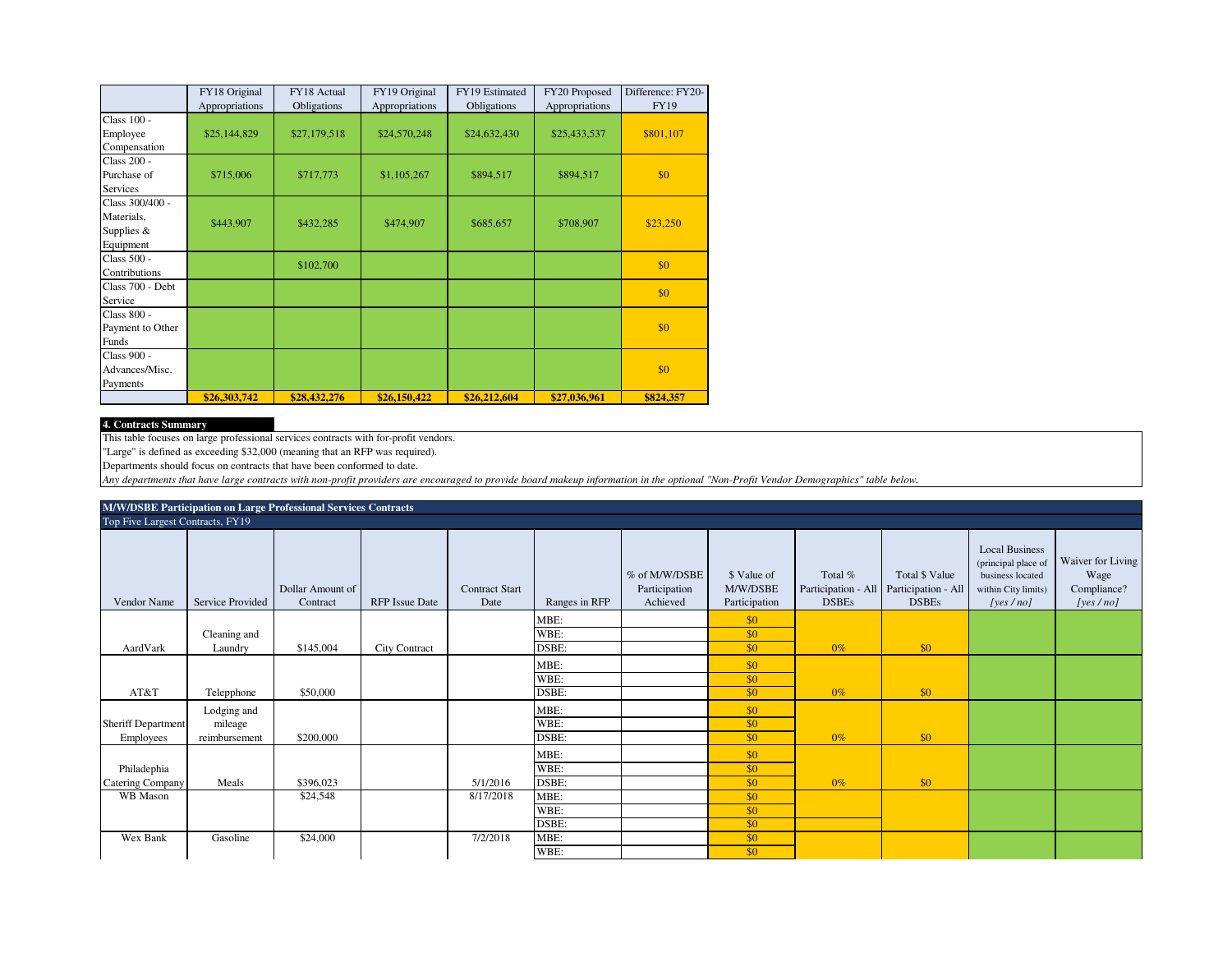|                       |                        |                                                                                                                                                     |               | DSBE: | \$0       |       |     |  |
|-----------------------|------------------------|-----------------------------------------------------------------------------------------------------------------------------------------------------|---------------|-------|-----------|-------|-----|--|
|                       |                        |                                                                                                                                                     |               | MBE:  | \$0       |       |     |  |
| TBD                   | Software               | \$50,000                                                                                                                                            |               | WBE:  | \$0       |       |     |  |
|                       |                        |                                                                                                                                                     |               | DSBE: | \$0       |       |     |  |
| <b>Cardanes Grant</b> |                        |                                                                                                                                                     |               | MBE:  | \$500,000 | 100%  |     |  |
|                       | Contractor             | \$500,000                                                                                                                                           |               | WBE:  | \$0       |       |     |  |
|                       |                        |                                                                                                                                                     |               | DSBE: | \$0       |       |     |  |
| Isdaner               | <b>Accounting Serv</b> | \$30,279                                                                                                                                            |               | MBE:  | \$0       |       |     |  |
|                       |                        |                                                                                                                                                     |               | WBE:  | \$0       |       |     |  |
|                       |                        |                                                                                                                                                     |               | DSBE: | \$0       |       |     |  |
| Carrow                | Software               | \$21,700                                                                                                                                            |               | MBE:  | \$0       |       |     |  |
|                       |                        |                                                                                                                                                     |               | WBE:  | \$0       |       |     |  |
|                       |                        |                                                                                                                                                     |               | DSBE: | \$0       |       |     |  |
| Image Revolver        | Website                | \$34,154                                                                                                                                            |               | MBE:  | \$0       |       |     |  |
|                       |                        |                                                                                                                                                     |               | WBE:  | \$0       |       |     |  |
|                       |                        |                                                                                                                                                     |               | DSBE: | \$0       |       |     |  |
| Dr. Ron Coleman       | Psychologist           | \$190                                                                                                                                               |               | MBE:  | \$0       |       |     |  |
|                       |                        |                                                                                                                                                     |               | WBE:  | \$0       |       |     |  |
|                       |                        |                                                                                                                                                     |               | DSBE: | \$0       |       |     |  |
| Harriet Lessy         | Contractor             | \$25,571                                                                                                                                            |               | MBE:  | \$0       |       |     |  |
|                       |                        |                                                                                                                                                     |               | WBE:  | \$0       |       |     |  |
|                       |                        |                                                                                                                                                     |               | DSBE: | \$0       |       |     |  |
|                       |                        |                                                                                                                                                     |               | MBE:  | \$0       |       |     |  |
| American Uniform      |                        |                                                                                                                                                     |               | WBE:  | \$0       |       |     |  |
| Services              | Wearing Apparel        | \$261,000<br>$\overline{a}$ $\overline{a}$ $\overline{a}$ $\overline{a}$ $\overline{a}$ $\overline{a}$ $\overline{a}$ $\overline{a}$ $\overline{a}$ | City Contract | DSBE: | \$0       | $0\%$ | \$0 |  |

Total **\$ 1,762,469.00**

| <b>Non-Profit Vendor Demographics</b> |            |          |
|---------------------------------------|------------|----------|
| [Non-Profit Vendor's Name]            | Minority % | Female % |
| Workforce                             |            |          |
| Executive                             |            |          |
| Board                                 |            |          |
| [Non-Profit Vendor's Name]            | Minority % | Female % |
| Workforce                             |            |          |
| Executive                             |            |          |
| Board                                 |            |          |
| [Non-Profit Vendor's Name]            | Minority % | Female % |
| Workforce                             |            |          |
| Executive                             |            |          |
| Board                                 |            |          |
| [Non-Profit Vendor's Name]            | Minority % | Female % |
| Workforce                             |            |          |
| Executive                             |            |          |
| Board                                 |            |          |
| [Non-Profit Vendor's Name]            | Minority % | Female % |
| Workforce                             |            |          |
| Executive                             |            |          |
| Board                                 |            |          |

### **5. Performance Measures Table**

The Budget Office will copy this table in from the Five Year Plan.

The Contracts Summary table is for **professional services contracts only**.

The Contract Participation Goal table is for **all** contracts (Public Works, SS&E, and Professional Services, combined).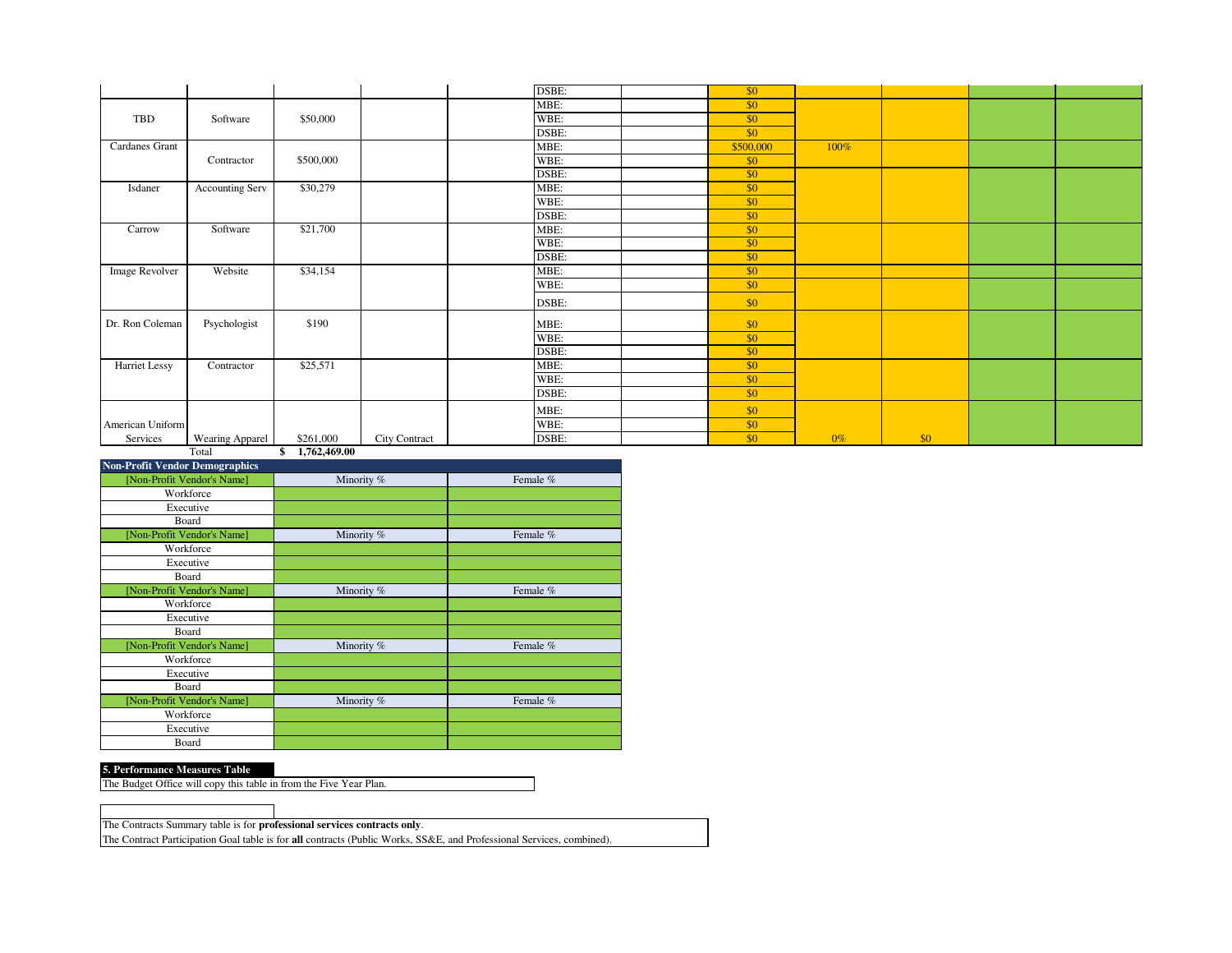|                             | FY15    | FY16      | <b>FY17</b> | <b>FY18</b> | FY19        | FY18 YTD<br>(Q1 & Q2) |
|-----------------------------|---------|-----------|-------------|-------------|-------------|-----------------------|
| Total amount of             |         |           |             |             |             |                       |
| contracts                   |         | \$278,265 | \$647,739   | \$647,739   | \$1,762,469 |                       |
| Total amount to<br>M/W/DSBE |         |           |             |             |             |                       |
| Participation Rate          | #DIV/0! | $0\%$     | $0\%$       | $0\%$       | $0\%$       | #DIV/0!               |

|                                | <b>FY17</b> | <b>FY18</b> | FY19 |
|--------------------------------|-------------|-------------|------|
| M/W/DSBE                       |             |             |      |
| Contract<br>Participation Goal |             |             |      |

Totals in this table should tie out to numbers in tables 1 and 2 above.

Biracial employees should be included under "Other."

The number of employees who identify as non-binary (i.e. employees who do not identify as either female or male) should be included in the text box below the table, along with salary detail.

| <b>Staff Demographics (as of December 2018)</b> |                        |                  |                        |                          |                  |  |  |  |
|-------------------------------------------------|------------------------|------------------|------------------------|--------------------------|------------------|--|--|--|
|                                                 | <b>Full-Time Staff</b> |                  | <b>Executive Staff</b> |                          |                  |  |  |  |
|                                                 | Male                   | Female           |                        | Male                     | Female           |  |  |  |
|                                                 | African-American       | African-American |                        | African-American         | African-American |  |  |  |
| Total                                           | 135                    | 72               | Total                  | 4                        | 4                |  |  |  |
| % of Total                                      | 38%                    | 20%              | % of Total             | 50%                      | 50%              |  |  |  |
| Average Salary                                  | \$60,166               | \$52,590         | Average Salary         | \$93,983                 | \$61,789         |  |  |  |
| Median Salary                                   | \$54,565               | \$52,427         | Median Salary          | \$84,975                 | \$63,963         |  |  |  |
|                                                 | White                  | White            |                        | White                    | White            |  |  |  |
| Total                                           | 90                     | 15               | Total                  | $\overline{\mathcal{A}}$ |                  |  |  |  |
| % of Total                                      | 25%                    | 4%               | % of Total             | 50%                      | $0\%$            |  |  |  |
| Average Salary                                  | \$63,969               | \$55,259         | Average Salary         | \$84,986                 |                  |  |  |  |
| Median Salary                                   | \$61,400               | \$54,565         | Median Salary          | \$85,284                 |                  |  |  |  |
|                                                 | Hispanic               | Hispanic         |                        | Hispanic                 |                  |  |  |  |
| Total                                           | 30                     | 11               | Total                  |                          |                  |  |  |  |
| % of Total                                      | 8%                     | 3%               | % of Total             | $0\%$                    | 0%               |  |  |  |
| Average Salary                                  | \$56,366               | \$51,323         | Average Salary         |                          |                  |  |  |  |
| Median Salary                                   | \$54,656               | \$39,810         | Median Salary          |                          |                  |  |  |  |
|                                                 | Asian                  | Asian            | Asian                  |                          | Asian            |  |  |  |
| Total                                           | $\overline{c}$         |                  | Total                  |                          |                  |  |  |  |
| % of Total                                      | $1\%$                  | $0\%$            | % of Total             | $0\%$                    | $0\%$            |  |  |  |
| Average Salary                                  | \$57,092               |                  | Average Salary         |                          |                  |  |  |  |
| Median Salary                                   | \$57,092               |                  | Median Salary          |                          |                  |  |  |  |
|                                                 | Other                  | Other            |                        | Other                    | Other            |  |  |  |
| Total                                           |                        |                  | Total                  |                          |                  |  |  |  |
| % of Total                                      | $0\%$                  | $0\%$            | % of Total             | $0\%$                    | $0\%$            |  |  |  |
| Average Salary                                  |                        |                  | Average Salary         |                          |                  |  |  |  |
| Median Salary                                   |                        |                  | Median Salary          |                          |                  |  |  |  |
|                                                 | Bilingual              | Bilingual        |                        | Bilingual                | Bilingual        |  |  |  |
| Total                                           |                        |                  | Total                  |                          |                  |  |  |  |
| % of Total                                      | $0\%$                  | $0\%$            | % of Total             | $0\%$                    | $0\%$            |  |  |  |